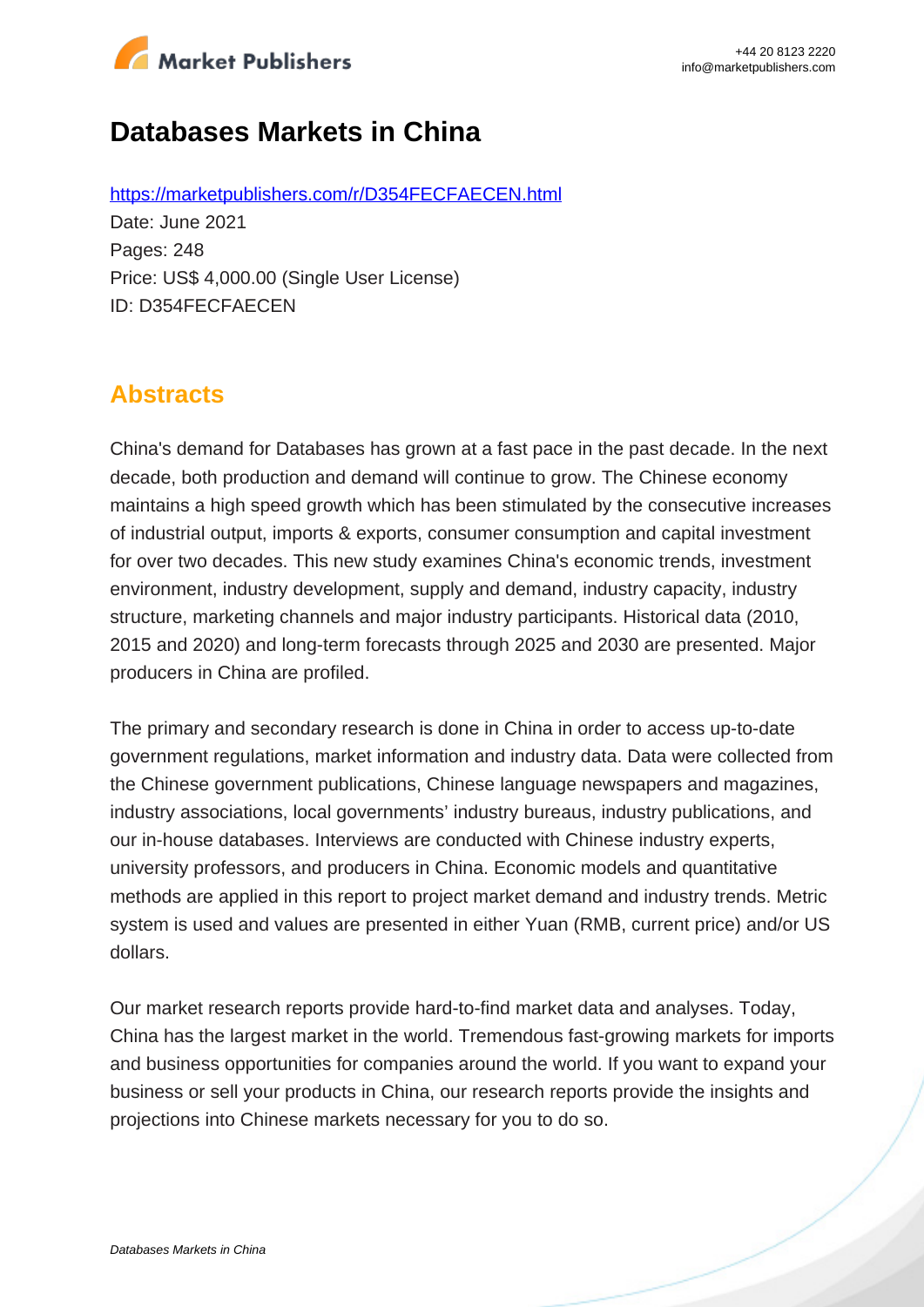

# **Contents**

### **I. INTRODUCTION**

Report Scope and Methodology Executive Summary

### **II. BUSINESS ENVIRONMENT**

Economic Outlook Key Economic Indicators Industrial Output Population and Labor Foreign Investment Foreign Trade Financial and Tax Regulations Banking System and Regulations Foreign Exchange Taxes, Tariff and Custom Duties

#### **III. DATABASES INDUSTRY ASSESSMENTS**

Databases Industry Structure Market Size Major Chinese and Foreign Company Sales Volumes Market Share of Key Producers Labor Costs Potential Entrants Major Distributors Major End-Users Major Foreign Investments Technology Development

### **IV. DATABASES SALES VOLUMES & FORECASTS**

**Overview** Database Sales Volumes and Forecasts IBM UDB DB2 **Oracle** 

[Databases Markets in China](https://marketpublishers.com/report/software/application_software/databases-markets-in-china.html)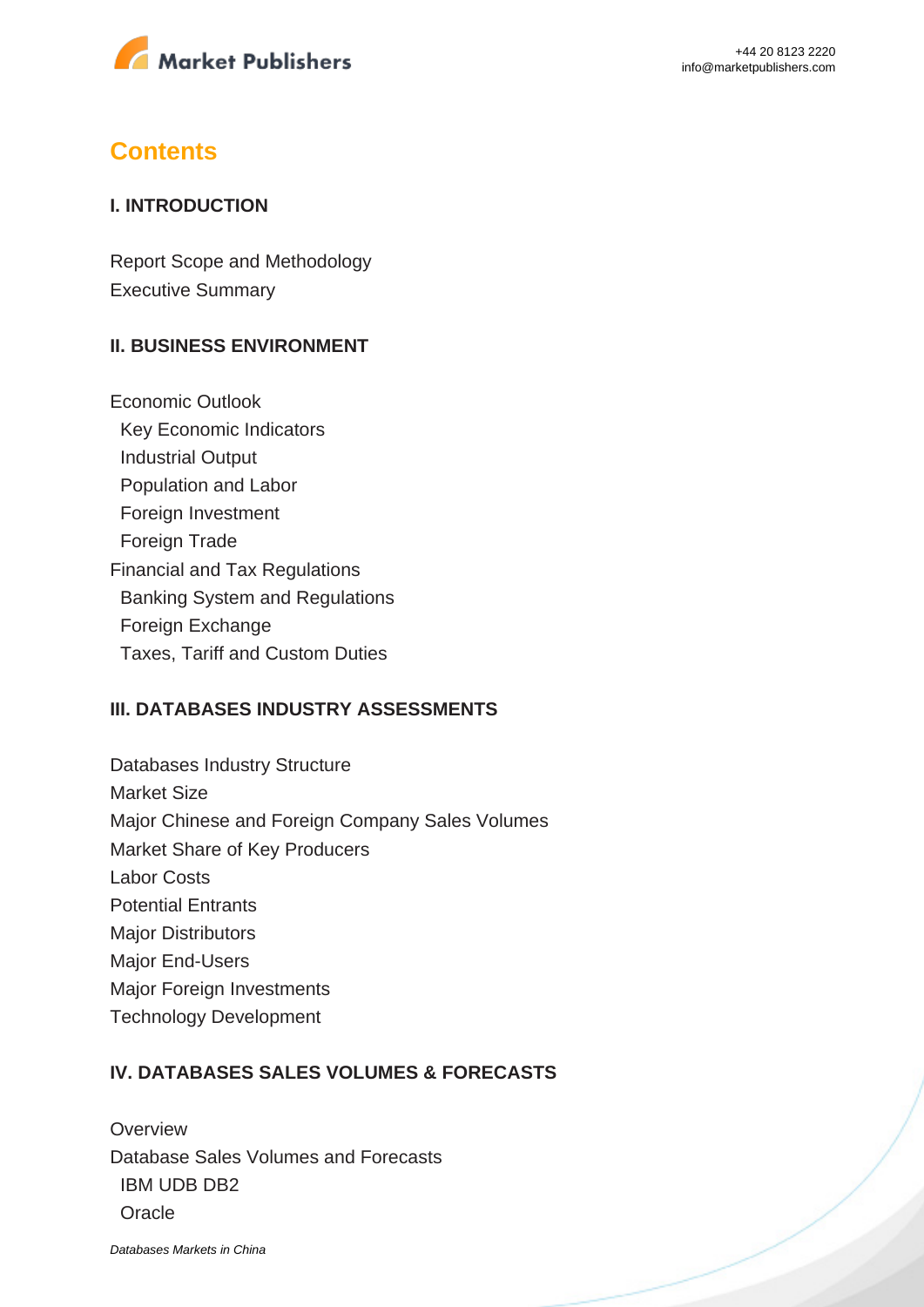

 Sybase Informix MS SQL Sever Other Databases Database Software Imports and Exports Database Demand by Region **Northeast**  North **Southeast Central West**  South Database Tools Sales Volumes and Forecasts Pricing Trends

## **V. DATABASES CONSUMPTION BY MARKET**

Chinese IT Industry Outlook Data Growth Forecasts Databases Markets Outlook Overview **Communications**  Communication Market Outlook Databases Demand in Communications Financial Services Financial Services Market Outlook Databases Demand in Financial Services **Education**  Educational Market Outlook Databases Demand in Educational Markets Health Care Health Care Market Outlook Databases Demand in Health Care Manufacturing Manufacturing Market Outlook Databases Demand in Manufacturing Retails Retail Market Outlook Databases Demand in Retails Other Databases Markets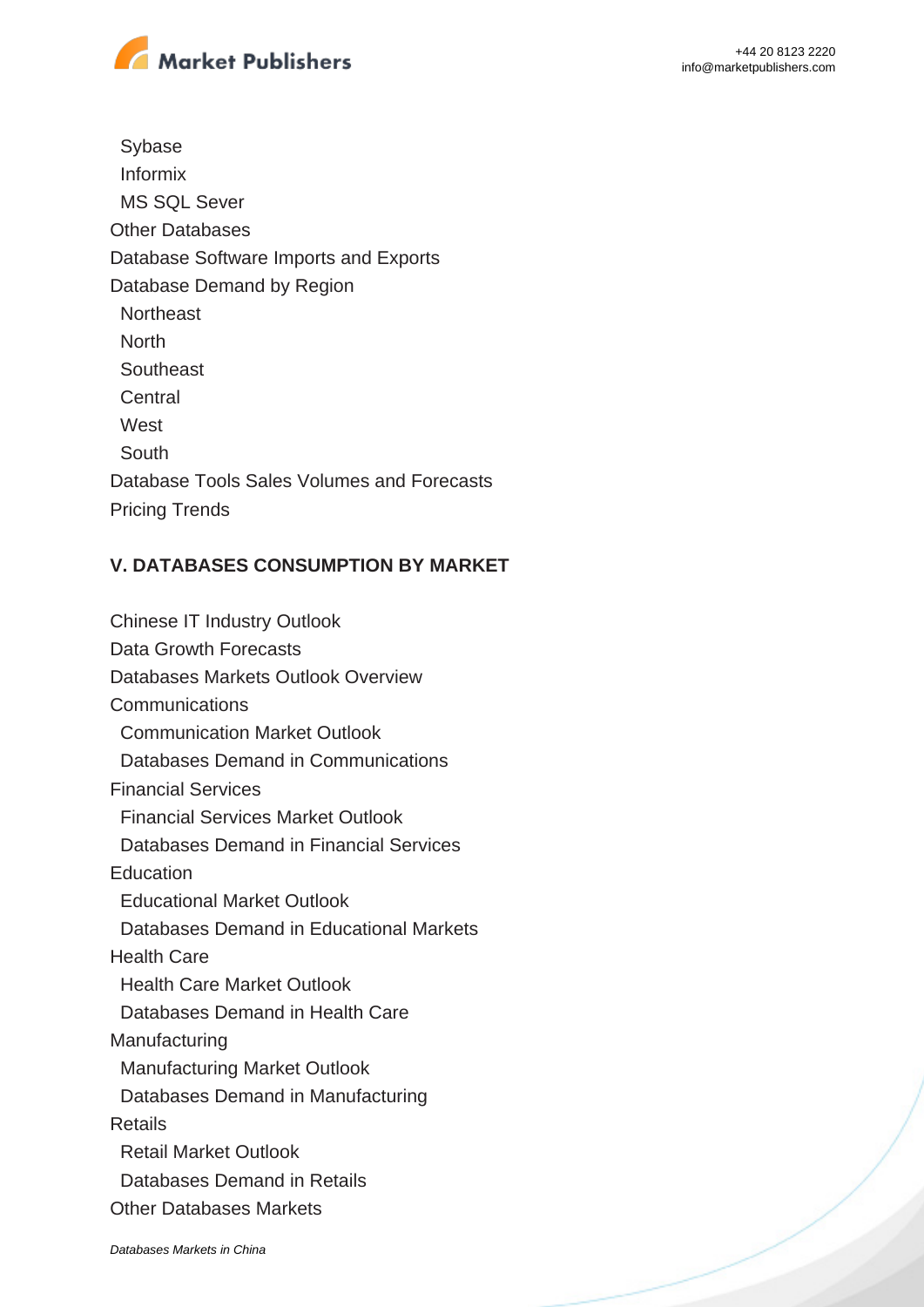

#### **VI. MARKETING STRATEGIES**

Distribution System in China China's Distribution System Printer Distribution Channels Transportation and Freight Infrastructure China's Market Entry **Licensing** Franchising E-commerce Trading Companies and Local Agents Representative Offices and Chinese Subsidiaries Wholly Foreign Owned Enterprises

#### **VII. DATABASES PRODUCER DIRECTORY**

Databases Producer Profiles **Distributors** Research Institutions and Associations Major End-Users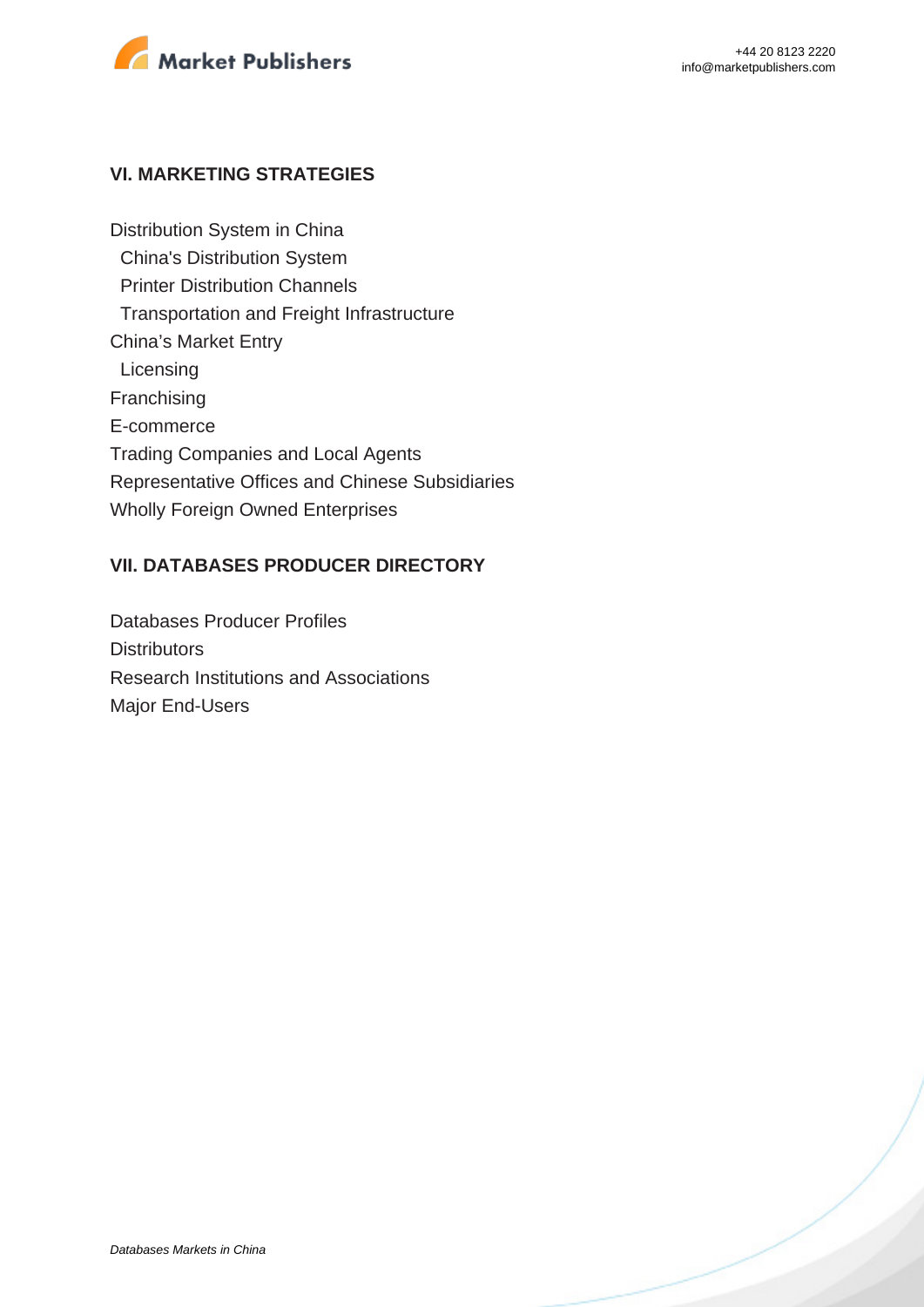

# **List Of Tables**

### **LIST OF TABLES**

### **I. INTRODUCTION**

Economic Outlook Summary Databases Supply and Demand Summary

### **II. BUSINESS ENVIRONMENT**

Key Economic Indicators Industrial Output Population and Labor Force Trends Foreign Investment and Loans Foreign Trade Key Commodity Exports from China China's Exports to its Leading Trade Partners Key Commodity Imports into China China's Imports from Its Leading Trade Partners

### **III. DATABASES INDUSTRY ASSESSMENTS**

 Major Chinese and Foreign Company Sales Volumes Market Share of Key Producers Labor Costs **Major Distributors**  Major End-Users Major Foreign Investments

### **IV. DATABASES SALES VOLUMES & FORECASTS**

Database Sales Volumes and Forecasts IBM UDB DB2 **Oracle**  Sybase Informix MS SQL Sever Other Databases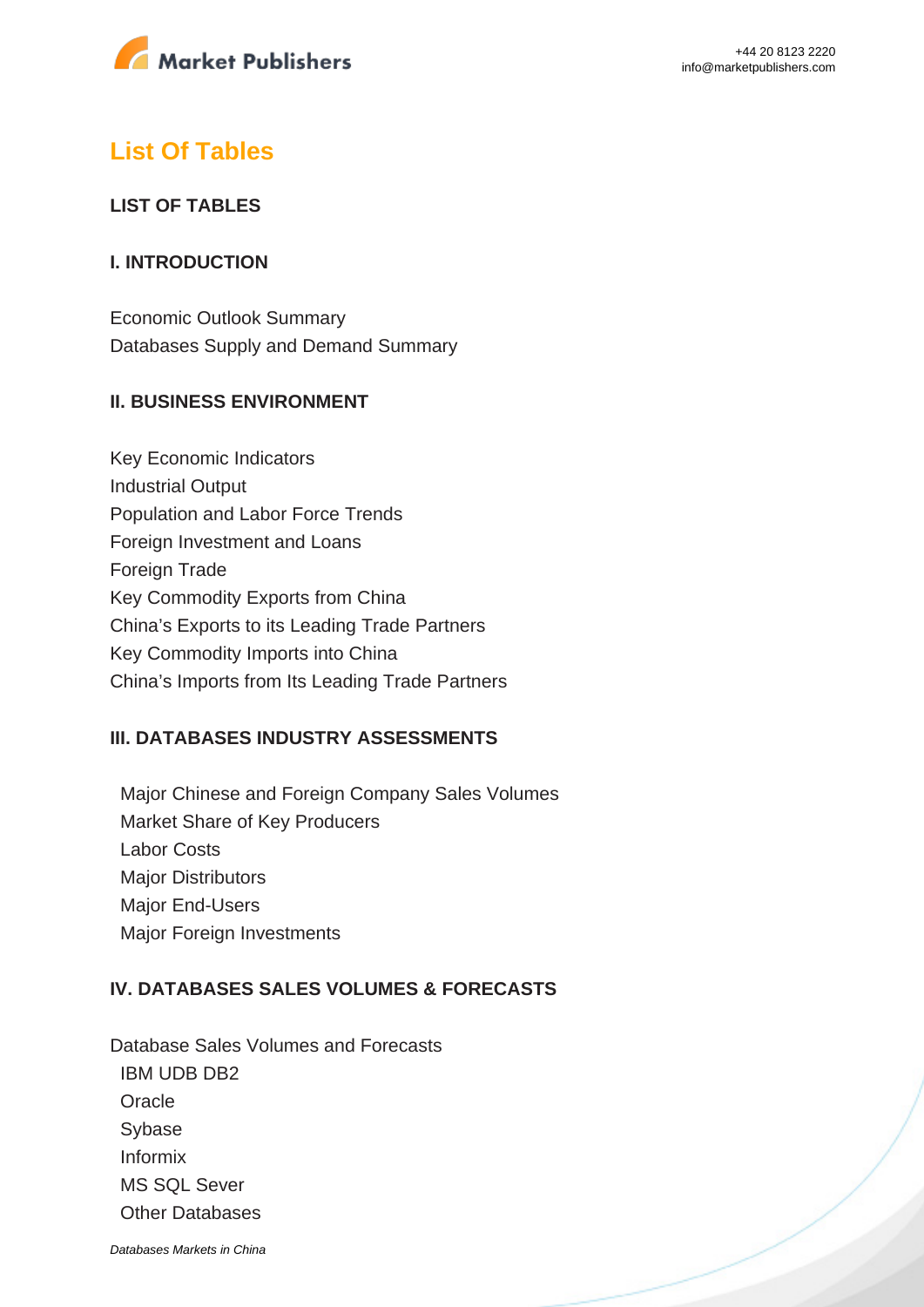

 Database Software Imports and Exports Database Demand by Region **Northeast North Southeast Central West**  South Database Tools Sales Volumes and Forecasts

### **V. DATABASES CONSUMPTION BY MARKET**

 Chinese IT Industry Outlook Data Growth Forecasts Total Databases Demand by Market Communication Market Outlook Databases Demand in Communications Financial Services Market Outlook Databases Demand in Financial Services Educational Market Outlook Databases Demand in Educational Markets Health Care Market Outlook Databases Demand in Health Care Manufacturing Market Outlook Databases Demand in Manufacturing Retail Market Outlook Databases Demand in Retails Other Databases Markets LIST OF CHARTS Databases Production and Demand Summary China's GDP and Industrial Output Population Trends Industrial Output by Ownership Foreign Investments and Loans China's Imports and Exports Key Commodity Exports from China Key Commodity Imports into China Databases Output and Demand Databases Production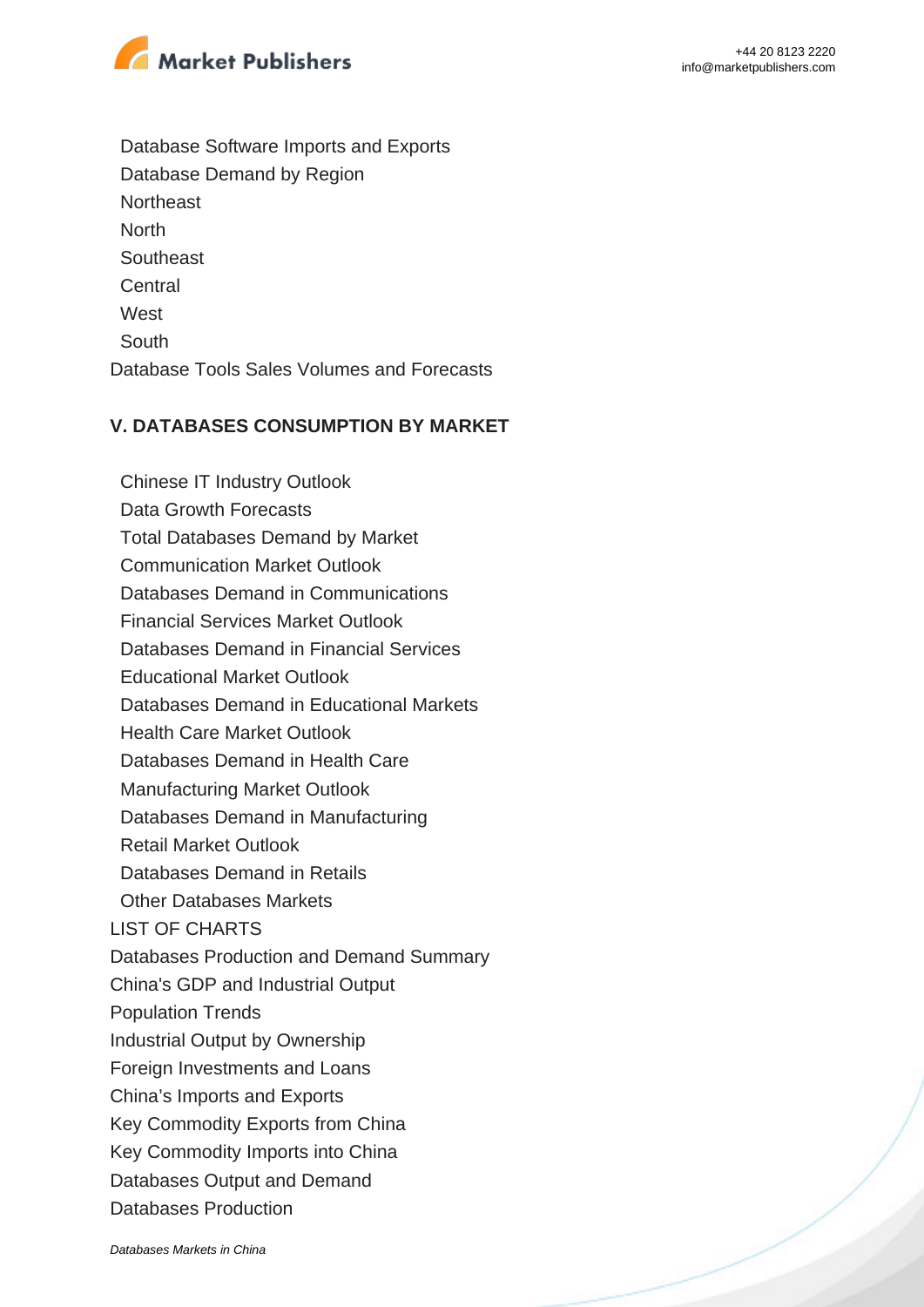

Databases Exports and Imports Databases Demand by Market